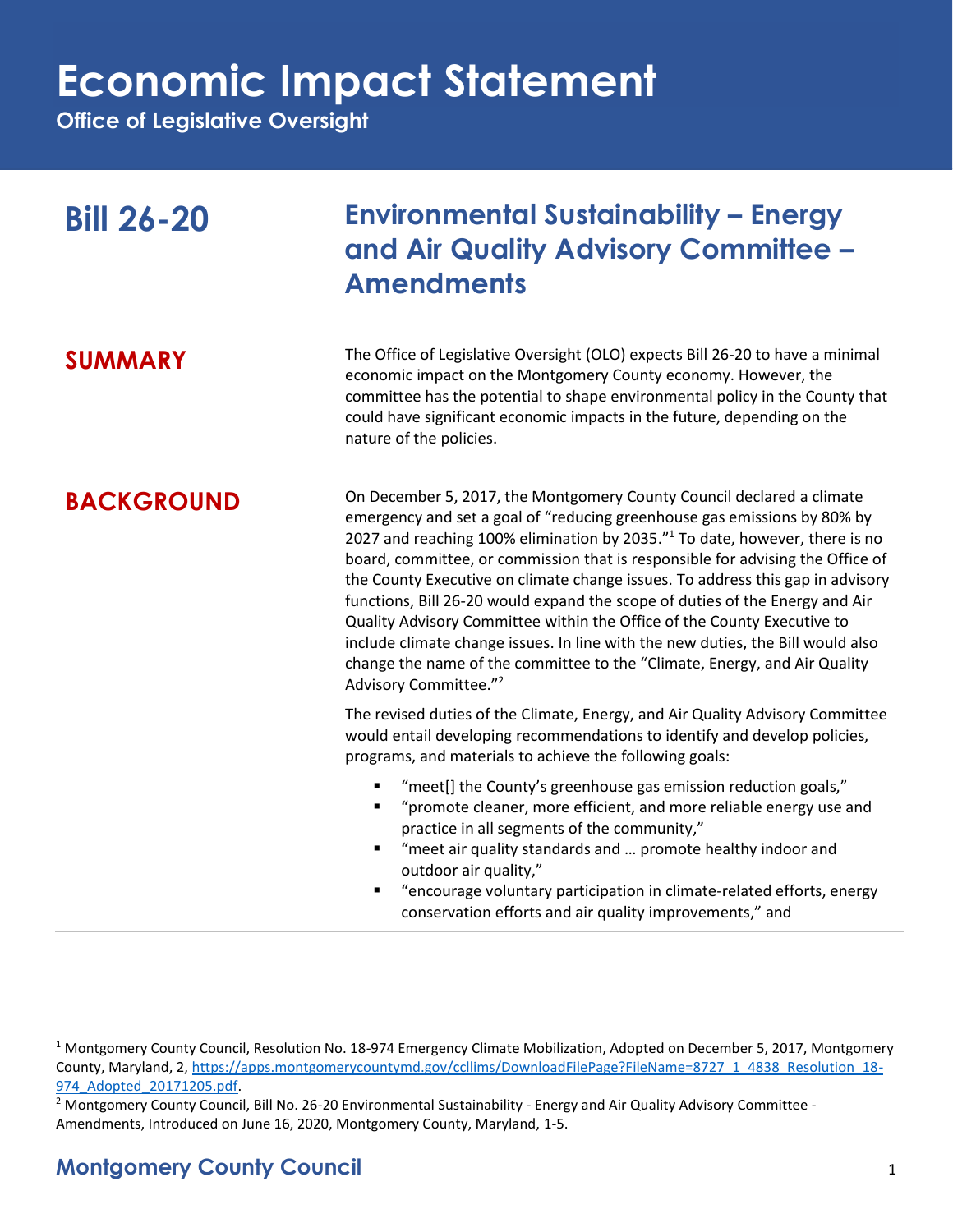## **Economic Impact Statement**

**Office of Legislative Oversight**

■ "educate the public and private sectors about the efficient use of energy and its direct benefits for improved air quality and reduced greenhouse gas emissions."<sup>3</sup>

## **INFORMATION, ASSUMPTIONS and METHODOLOGIES**

No methodologies were used in this statement. The assumptions underlying the claims made in the subsequent sections are based on the judgment of OLO staff.

The variables that could affect economic impacts in the County are business<br>and bousehold energy use and participation in climate-related, energy and a and household energy use and participation in climate-related, energy and air quality improvements.

### **IMPACTS**

### **Businesses, Non-Profits, Other Private Organizations**

Workforce, operating costs, property values, capital investment, taxation policy, economic development, competitiveness, etc.

OLO believes that Bill 26-20 would have a minimal impact on private organizations in the County. The committee could potentially recommend programs that result in greater business participation in energy conservation and other environmental programs. In which case, participating businesses could see reductions in energy-related operating costs. However, OLO is unable to anticipate the likelihood of such reductions in operating costs occurring, much less the magnitude of potential savings. OLO sees no direct connection between Bill 26-20 and the Council's other priority areas, namely workforce, property values, capital investment, taxation policy, economic development, and competitiveness.

| <b>Residents</b><br>Employment, property values, taxes paid, etc. | For similar reasons, OLO believes that Bill 26-20 would have a minimal impact<br>on County residents. The committee could potentially recommend programs<br>that increase household participation in energy conservation and other<br>environmental programs. However, OLO is unable to anticipate the likelihood<br>of greater household participation and its impact on employment, property<br>values, and taxes paid. |
|-------------------------------------------------------------------|---------------------------------------------------------------------------------------------------------------------------------------------------------------------------------------------------------------------------------------------------------------------------------------------------------------------------------------------------------------------------------------------------------------------------|
| <b>WORKS CITED</b>                                                | Montgomery County Council. Bill No. 26-20 Environmental Sustainability -<br>Energy and Air Quality Advisory Committee - Amendments. Introduced on<br>June 16, 2020. Montgomery County, Maryland.                                                                                                                                                                                                                          |

### **Montgomery County Council** 2